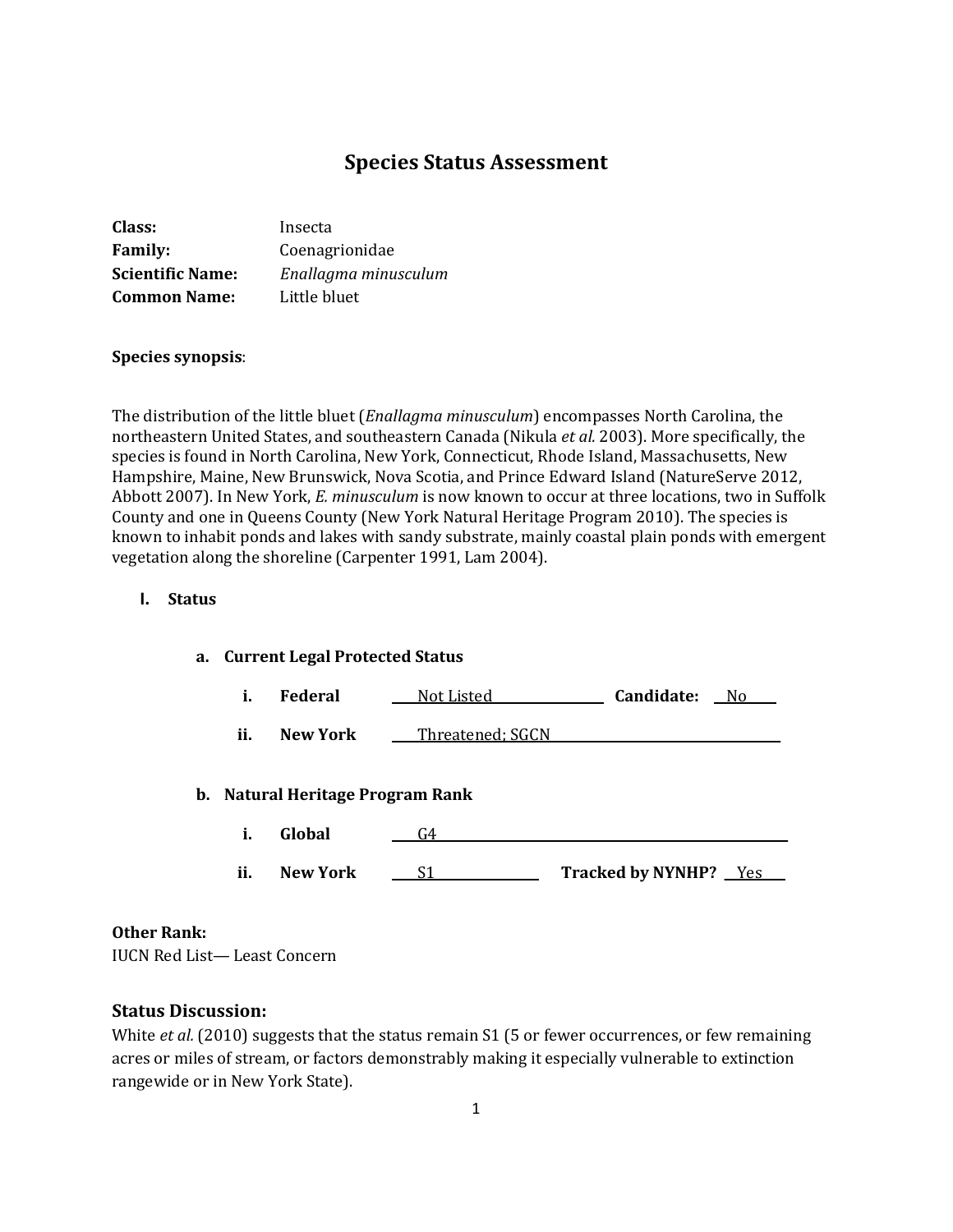- **II. Abundance and Distribution Trends**
	- **a. North America**
		- **i. Abundance \_\_\_\_\_ declining \_\_\_\_\_increasing \_\_ \_\_\_stable \_\_**X**\_\_\_ unknown ii. Distribution: \_\_\_\_\_ declining \_\_\_\_\_increasing \_\_ \_\_\_stable \_\_**X**\_\_\_ unknown**

**Time frame considered: \_\_\_\_\_**Last assessment US 2006, Canada 2012**\_\_ \_\_\_\_**

# **b. Regional**

| <i>i.</i> Abundance                        |                      |                  |
|--------------------------------------------|----------------------|------------------|
| declining _____increasing                  |                      | stable X unknown |
| ii. Distribution:                          |                      |                  |
| declining _____increasing                  |                      |                  |
| <b>Regional Unit Considered:</b> Northeast |                      |                  |
| <b>Time Frame Considered:</b>              | Last assessment 2006 |                  |

**c. Adjacent States and Provinces**

| <b>CONNECTICUT</b>              | Not Present                | No data ______   |
|---------------------------------|----------------------------|------------------|
| <i>i.</i> Abundance             |                            |                  |
|                                 | declining ______increasing | stable X unknown |
| ii. Distribution:               |                            |                  |
| declining _____increasing       |                            | stable X unknown |
|                                 |                            |                  |
| Listing Status: Special Concern |                            | SGCN? Yes        |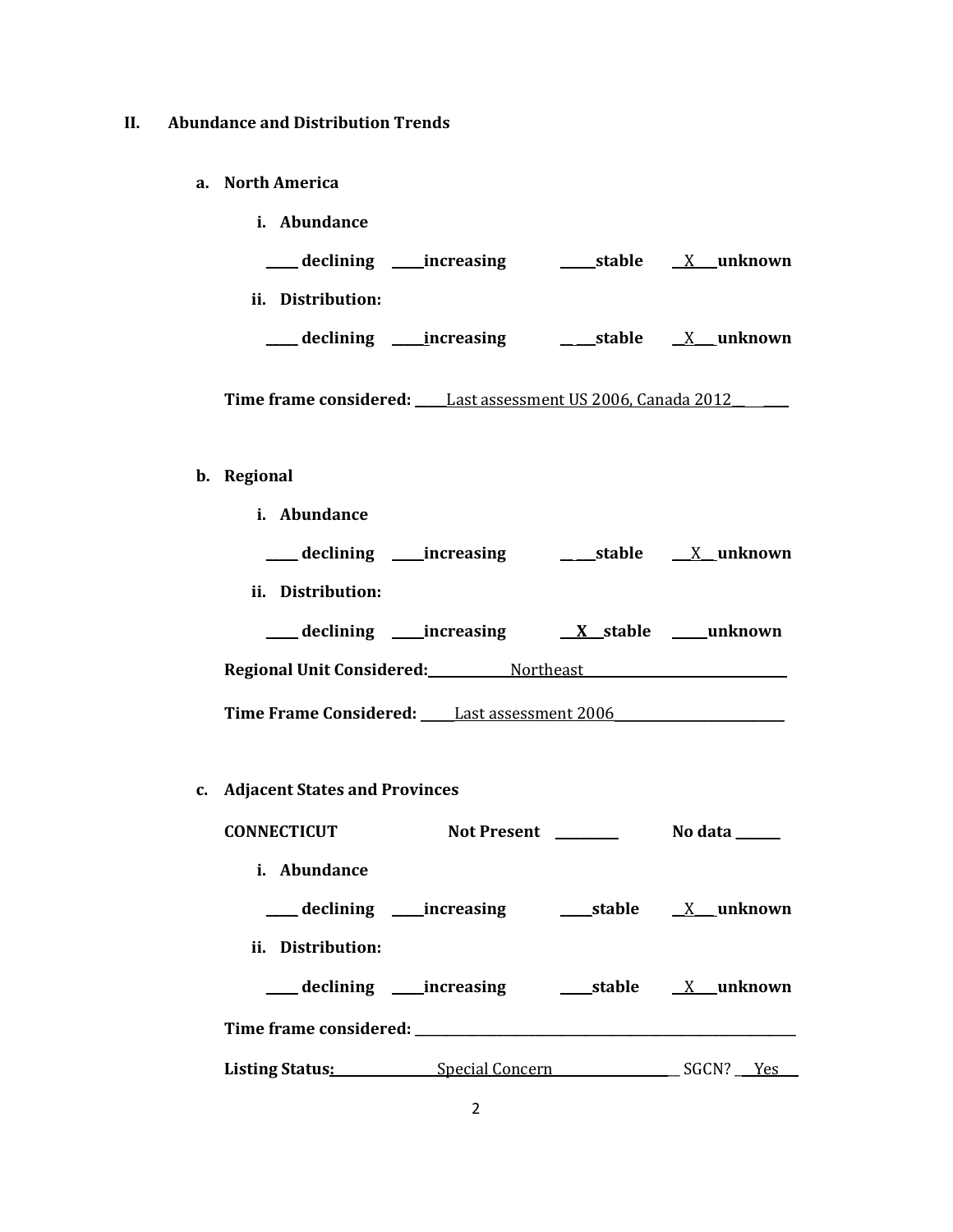| <b>MASSACHUSETTS</b>              |                              |                                 |
|-----------------------------------|------------------------------|---------------------------------|
| i. Abundance<br>ii. Distribution: |                              |                                 |
|                                   |                              |                                 |
|                                   |                              |                                 |
|                                   |                              |                                 |
| <b>NEW JERSEY</b>                 | Not Present $\frac{X}{X}$    | No data ______                  |
| <b>ONTARIO</b>                    | Not Present $\frac{X}{X}$    | No data $\_\_\_\_\_\_\_\_\_\_\$ |
| <b>PENNSYLVANIA</b>               | Not Present $X_{\text{max}}$ | No data ______                  |
| <b>QUEBEC</b>                     | Not Present $X$              | No data ______                  |
| <b>VERMONT</b>                    | Not Present $X$              | No data $\_\_\_\_\_\_\_\_\_\_\$ |
| d. NEW YORK                       |                              | No data ______                  |
| i. Abundance                      |                              |                                 |
|                                   |                              |                                 |
| ii. Distribution:                 |                              |                                 |
| Time frame considered: 2005-2009  |                              |                                 |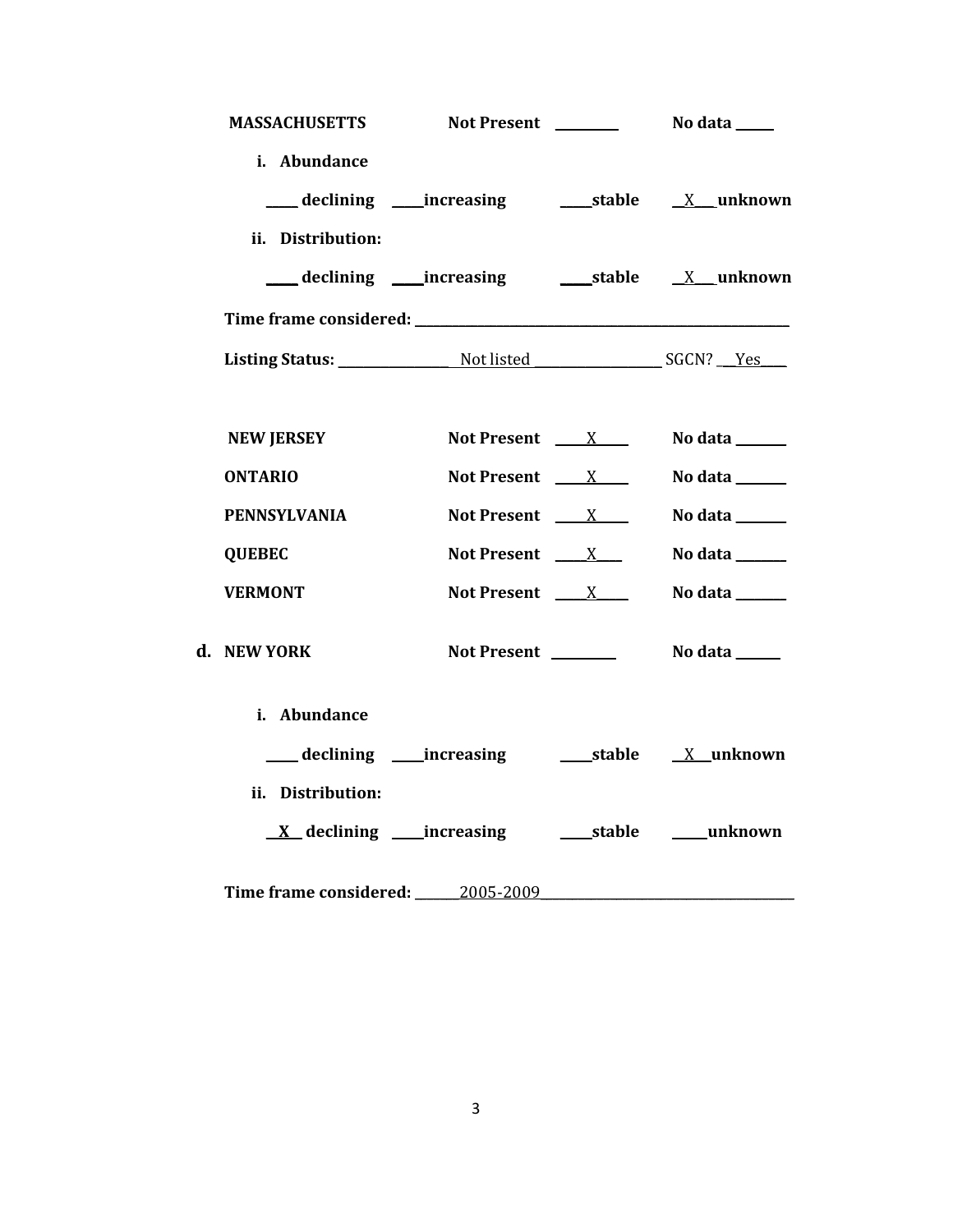## **Monitoring in New York.**

Most ponds known to support, formerly support, or in close proximity to such ponds, were surveyed as part of a special project portion of the New York State Dragonfly and Damselfly Survey (NYSDDS) from 2005-2009. Given that this species may exist at a single pond in New York State, with significant threats; at minimum, some type of periodic monitoring of Wildwood Lake is warranted.

## **Trends Discussion:**

The population at one Suffolk County location was estimated to have excellent viability in 2009, with an estimated 868 individuals observed (New York Natural Heritage Program 2011, White *et al.* 2010). Population estimates have not been made for other sites (two other Suffolk County locations where they may no longer be present and one Queens County location which is largely uninvestigated at present). Information on the species prior to the late 1990s is very limited, with documented observations at just two sites prior to 1995 (Donnelly 1999, New York Natural Heritage Program 2011).

Recent observations since 1995 have been noted in Suffolk and Queens county sites and the species had been observed at one of three extant sites prior to 1926 (New York Natural Heritage Program 2011). Little bluets were documented historically at two additional sites on Long Island, but have not been seen there in recent years and long-term information regarding population size is not available prior to the late 1990s (Donnelly 1999, New York Natural Heritage Program 2011). Observations are fairly recent and long-term trends are unclear, but the apparent disappearance at some sites indicates a decline in site occupancy at the very least.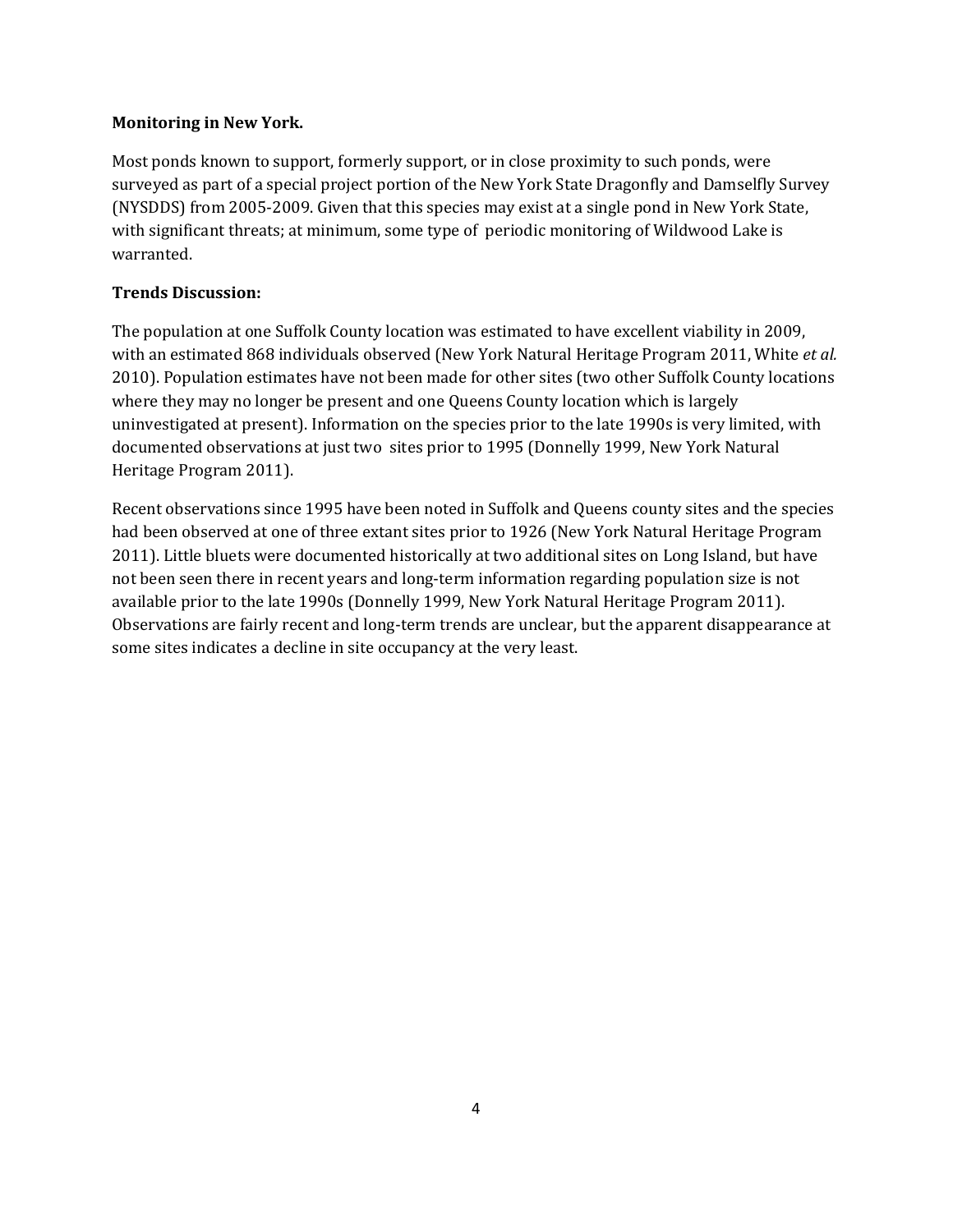

**Figure 1**. Conservation status of the little bluet in North America (NatureServe 2012).



**Figure 2.** Distribution of the little bluet in the United States (Donnelly 2004).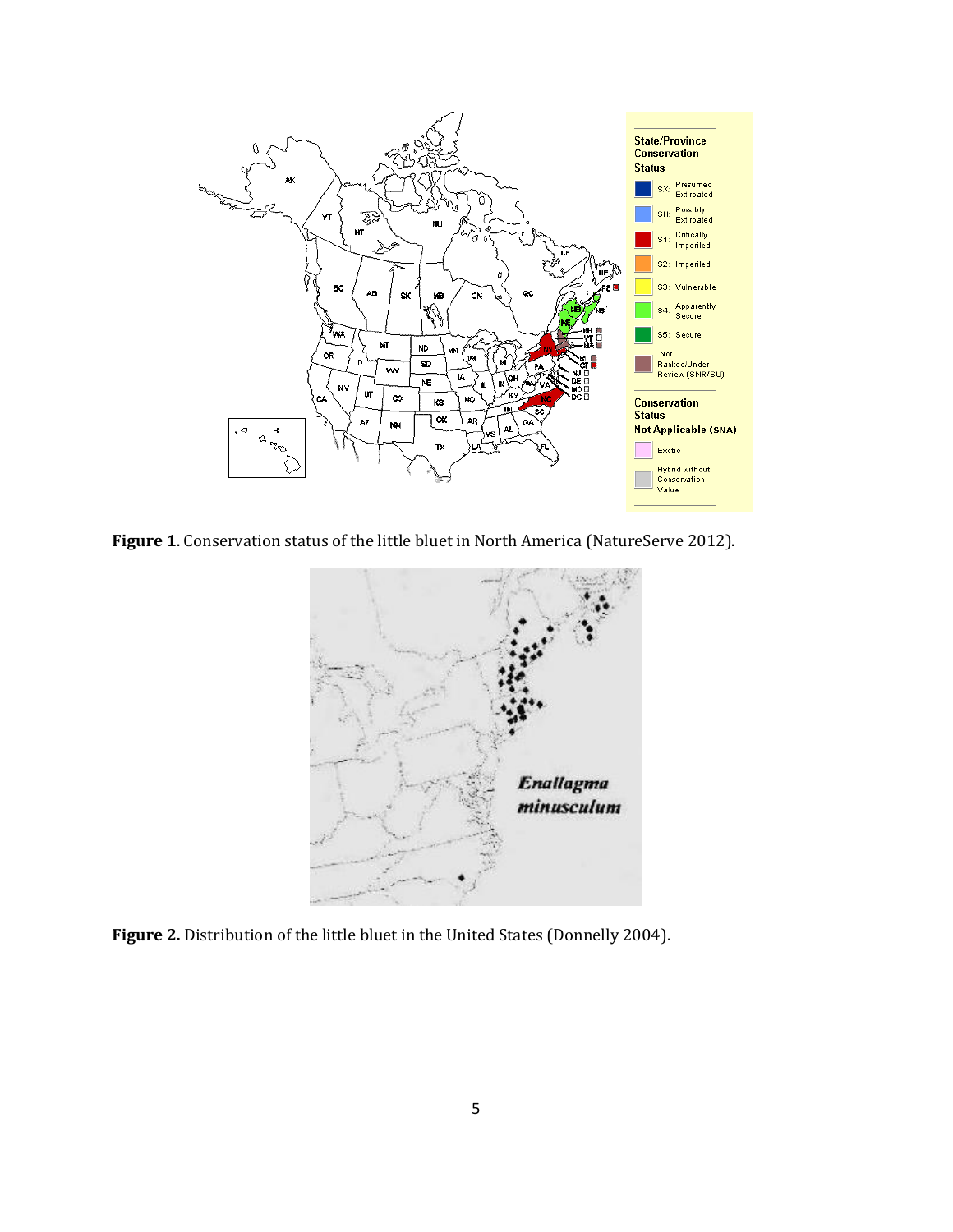

Figure 3. Occurrence records of the little bluet in New York (White *et al.* 2010).

## **III. New York Rarity, if known:**

| <b>Historic</b>                                 | # of Animals | # of Locations | % of State |
|-------------------------------------------------|--------------|----------------|------------|
| prior to 1970<br>prior to 1980<br>prior to 1990 |              | 2              |            |
| <b>Details of historic occurrence:</b>          |              |                |            |
| Wading River and Long Pond (Donnelly 1992)      |              |                |            |
| <b>Current</b>                                  | # of Animals | # of Locations | % of State |

**\_\_\_\_\_\_\_\_\_\_ \_\_\_\_\_**3/4\_\_\_\_\_ **\_\_\_\_\_\_\_\_\_\_\_**

#### **Details of current occurrence:**

1993 Lake Panamoka (but not found in 2007 or 2009) 2008 Big Johns Pond 2009 Wildwood Lake Riverhead: 868 individuals observed

Second number of occurrences obtained from the map by White *et al.* (2010) using data collected during The New York Dragonfly and Damselfly Survey 2005-2009.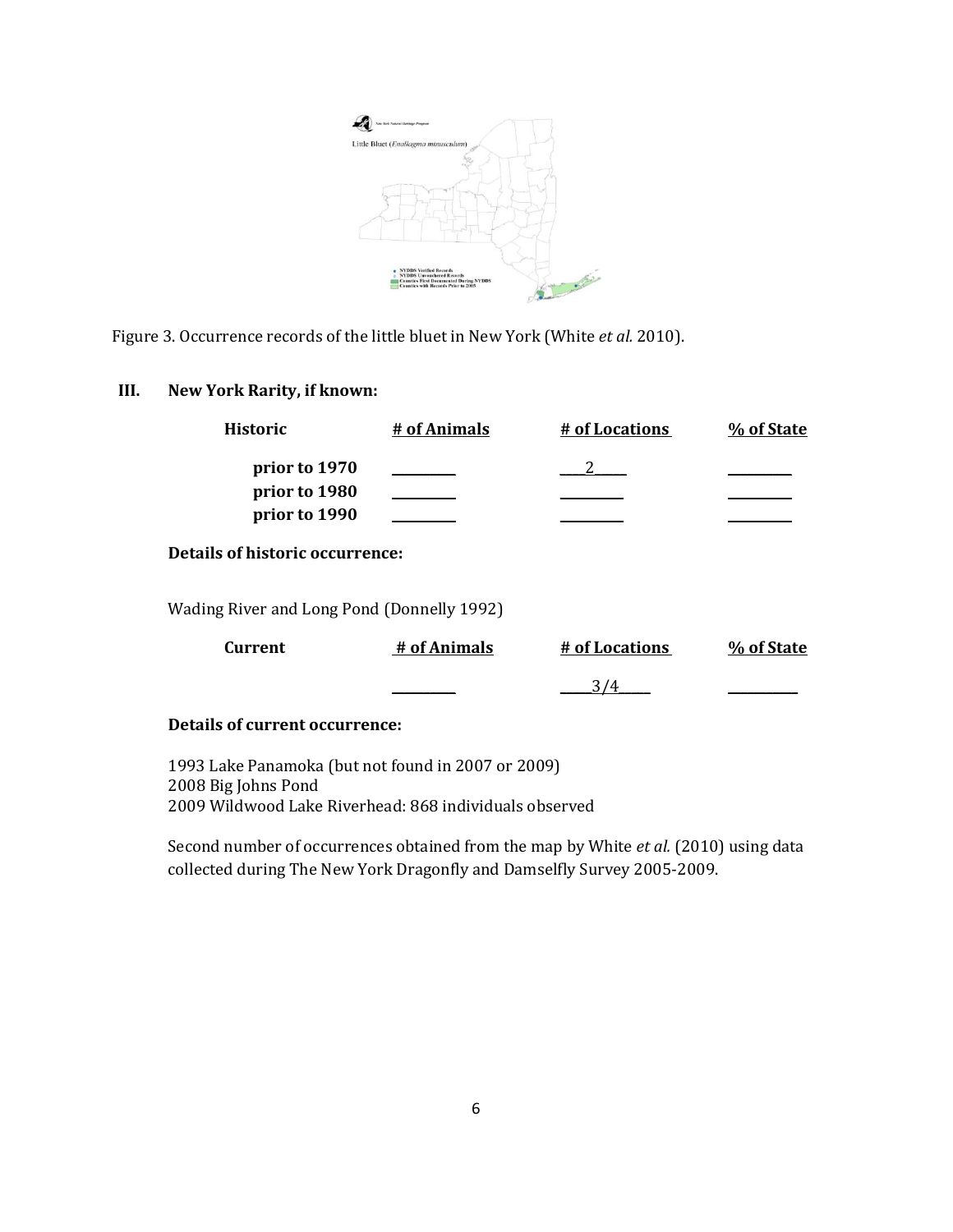# **New York's Contribution to Species North American Range:**

**Distribution** (percent of NY where species occurs) **Abundance** (within NY distribution)

| $0 - 5%$  | abundant          |
|-----------|-------------------|
| $6 - 10%$ | common            |
| 11-25%    | $X$ fairly common |
| 26-50%    | uncommon          |
| >50%      | rare              |

# **NY's Contribution to North American range**

- $X$  0-5%
- $-$  6-10%
- $\frac{11-25\%}{2\%}$
- $\frac{26-50\%}{26}$
- \_\_\_\_ >50%

# **Classification of New York Range**

**\_\_ \_\_ Core**

**\_\_**X**\_\_ Peripheral**

**\_\_\_\_\_ Disjunct**

**Distance to nearest population:**

 $-300 \text{ mi}$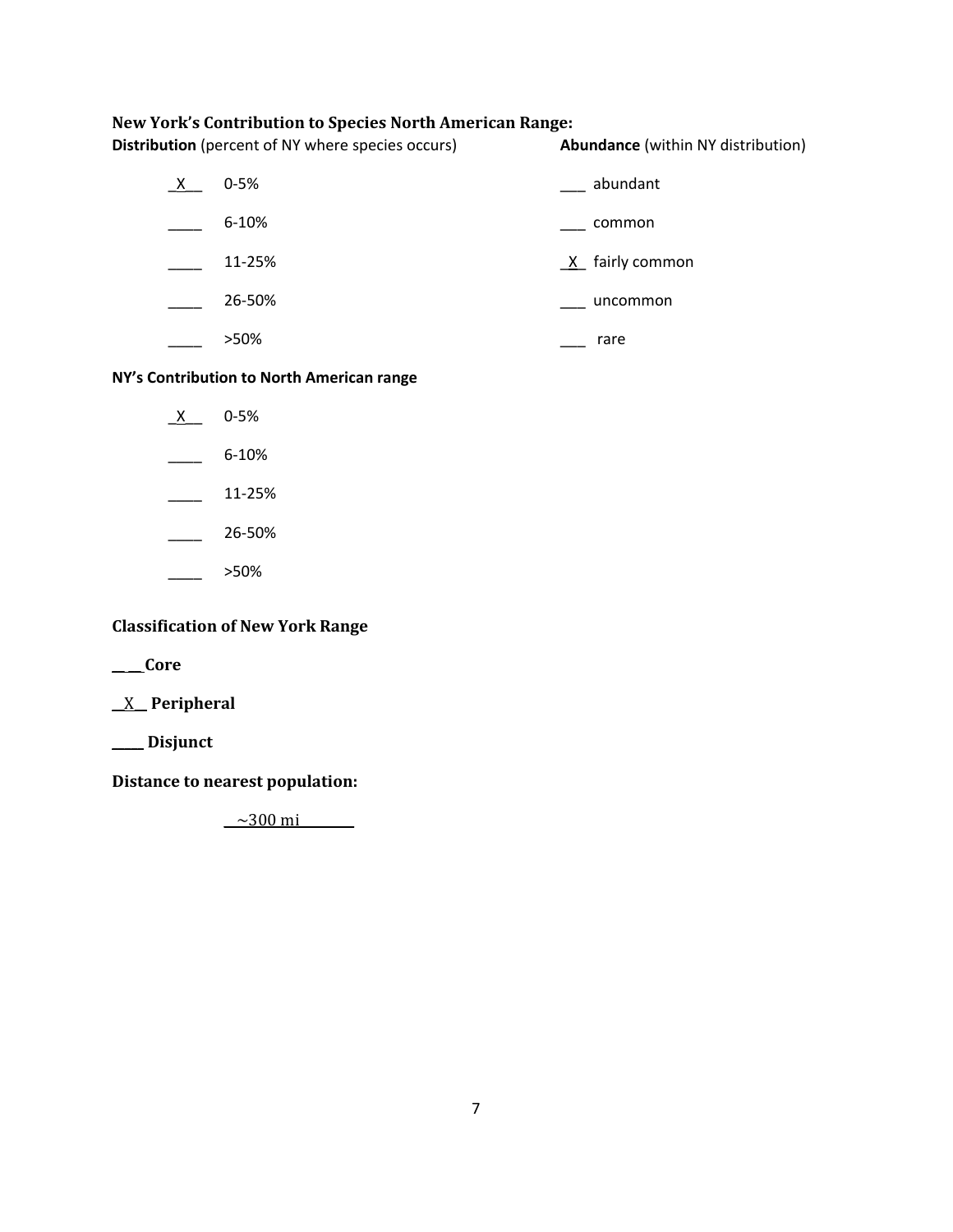#### **Rarity Discussion:**

In New York, *E. minusculum* has been documented in three locations in Suffolk and Queens counties (New York Natural Heritage Program 2011). A number of sites with suitable habitat were searched during the New York Dragonfly and Damselfly Survey (2005-2009), but even with increased effort looking for the species in recent years, only three locations are known in the state (White *et al.*  2010) and at least one of these may no longer be occupied.

## **IV. Primary Habitat or Community Type:**

1. Lacustrine, coastal plain, sand/gravel bottom

## **Habitat or Community Type Trend in New York:**

| ____Stable<br>$X$ Declining                                           | Increasing<br>Unknown |
|-----------------------------------------------------------------------|-----------------------|
| <b>Time frame of decline/increase:</b> ______short-term and long-term |                       |
| <b>Habitat Specialist?</b>                                            | X Yes<br>- No         |
| <b>Indicator Species?</b>                                             | <b>Yes</b><br>No.     |

#### **Habitat Discussion:**

*E. minusculum* inhabit ponds and lakes with sandy substrate, mainly in coastal plain areas with emergent vegetation along the shoreline (Carpenter 1991, Lam 2004), although the recently completed new Hampshire Dragonfly Survey (Hunt 2012) found them occurring far north of the coastal plain in New Hampshire. The largest Long Island population is known from a coastal plain pond which contains the following emergent plants: three-square bulrush (*Schoenoplectus pungens*)*,* jointed rush (*Juncus articulatus*), many-flowered pennywort (*Hydrocotyle umbellata*)*,*  seven-angle pipewort (*Eriocaulon aquatic*), and golden hedge-hyssop (*Gratiola aurea*)*.* The pond is surrounded by a wooded upland as well as residences (New York Natural Heritage Program 2010).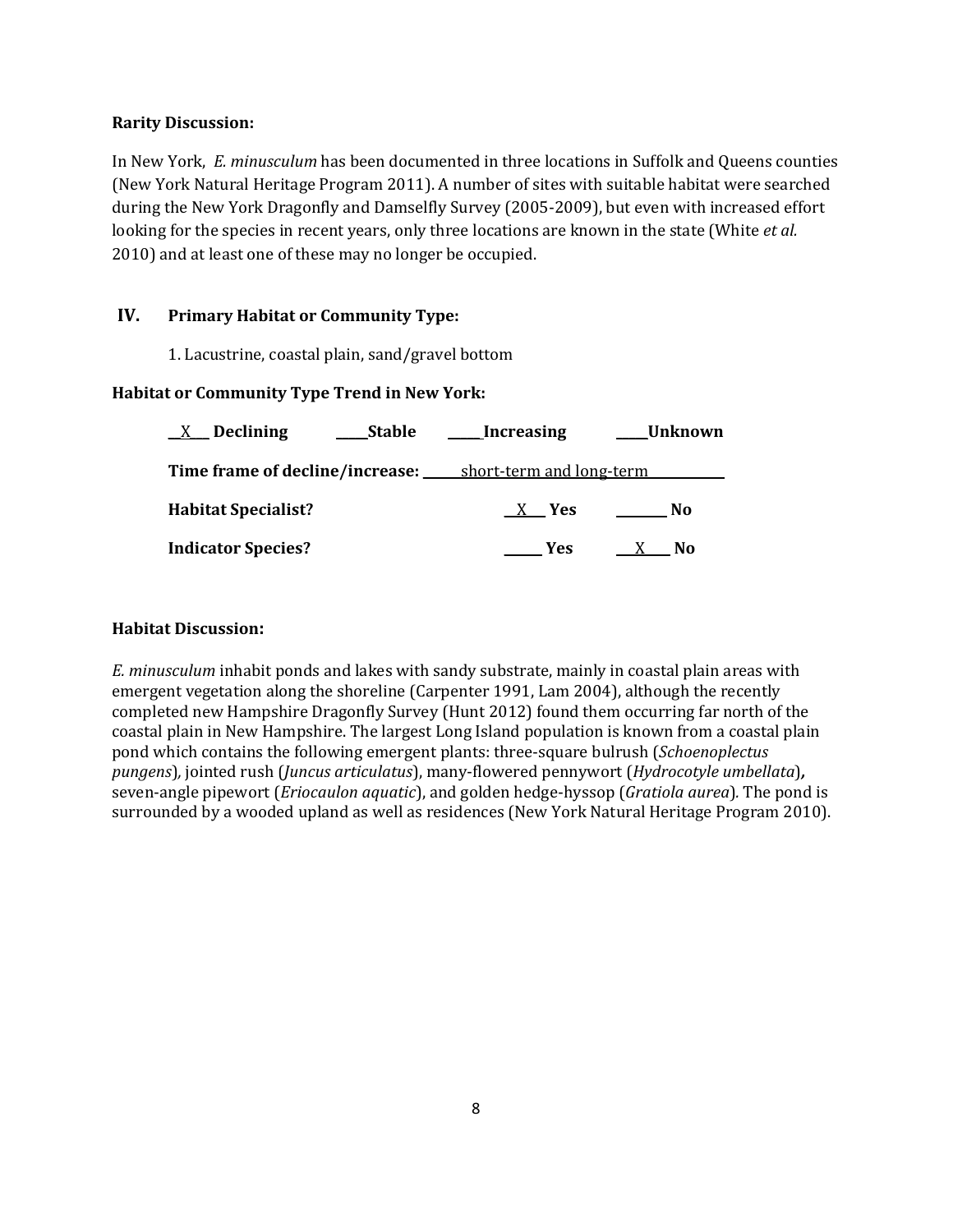- **V. New York Species Demographics and Life History**
	- **\_\_**X**\_\_\_ Breeder in New York**
		- **\_\_**X**\_\_\_ Summer Resident**

**\_\_**X**\_\_\_ Winter Resident**

**\_\_\_\_\_ Anadromous**

**\_\_\_\_\_ Non-breeder in New York**

**\_\_\_\_\_ Summer Resident**

**\_\_\_\_\_ Winter Resident**

**\_\_\_\_\_ Catadromous**

\_\_\_\_\_ **Migratory only**

**\_\_\_\_\_ Unknown**

# **Species Demographics and Life History Discussion:**

Females oviposit in floating or emergent vegetation on ponds while "in tandem" or coupled with males after mating (Nikula *et al.* 2003). This behavior is not unique to this species, but not all damselflies do this. This strategy reduces competition from other males: A male ensures that other males cannot mate with a female before she lays her eggs (New York Natural Heritage Program 2011).

In Maine, the flight season is from mid-June through late August (Brunelle and deMaynadier 2005), while New Hampshire flight dates run from May 27 through August 23 with the majority of the records from the beginning of July through the first third of August (Hunt 2012). Connecticut reports adults from early June through mid-August (Lam 2004) and New York dates for confirmed observations span from 4 June to 14 July (NewYork Natural Heritage Program 2010).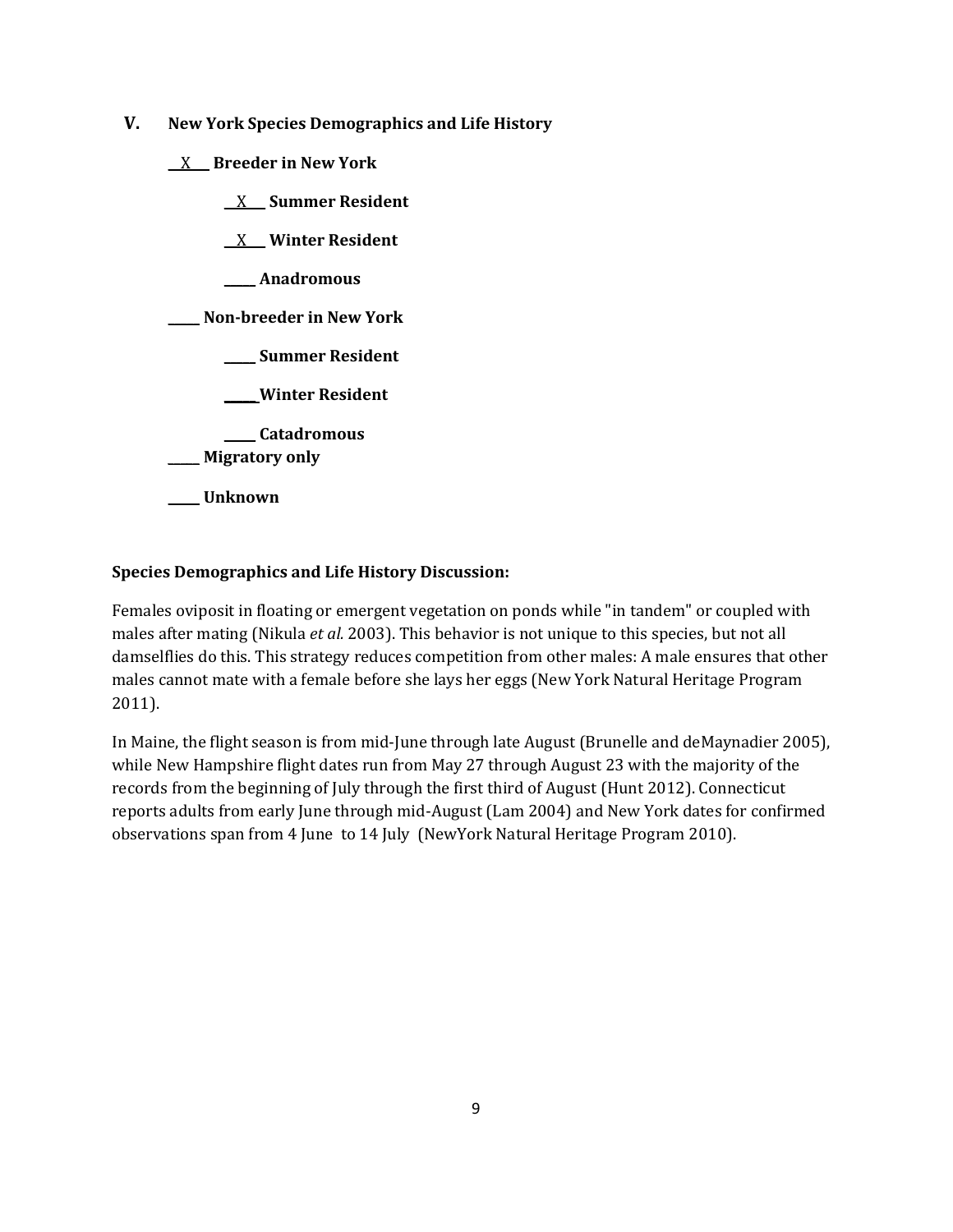# **VI. Threats:**

The habitat of the largest population of *E. minusculum* in New York (Suffolk County) is surrounded by residential development and is used for recreation, where trampling of pond vegetation has been observed (New York Natural Heritage Program 2011). In 2009, invasive Asiatic clams (*Corbicula corbicula*) were found at this location and monitoring the site every two years with a threat assessment is suggested (White *et al.* 2010). Any activity that causes water contamination or the alteration of natural hydrology could impact *E. minusculum* populations (NYS CWCS 2006). Such threats might include roadway and agricultural run-off, ditching and filling, eutrophication and nutrient loading from fertilizers and septic systems, changes in dissolved oxygen content, and development (NYS DEC 2005). Groundwater withdrawal is a potential threat in lentic habitats on Long Island, as are invasive plant species replacing native plants required for oviposition (New York Natural Heritage Program 2011). Both emergence rates and/or species ranges may shift for odonate species as a result of climate change (Kalkman *et al.* 2008).

#### **Are there regulatory mechanisms that protect the species or its habitat in New York?**

**\_\_\_\_\_\_\_ No \_\_\_\_\_ Unknown \_\_\_X\_\_\_ Yes** 

The little bluet is listed as a threatened species in New York and is protected by Environmental Conservation Law (ECL) section 11-0535 and the New York Code of Rules and Regulations (6 NYCRR Part 182). A permit is required for any proposed project that may result in a take of a species listed as Threatened or Endangered, including, but not limited to, actions that may kill or harm individual animals or result in the adverse modification, degradation or destruction of habitat occupied by the listed species.

The Freshwater Wetlands Act provides protection for wetlands greater than 12.4 acres in size under Article 24 of the NYS Conservation Law.

# **Knowledge of management/conservation actions that are needed for recovery/conservation, or to eliminate, minimize, or compensate for the identified threats:**

Any efforts to reduce roadway and agricultural run-off, eutrophication, development of upland borders to ponds and resulting increased groundwater withdrawal, invasive plant and animal species, trampling of vegetation from recreation, and ditching and filling activities should be considered when managing for *E. minusculum* (NYS CWCS 2006, White *et al.* 2010). Maintenance or restoration of native shoreline vegetation and surrounding upland habitat at Wildwood Lake and Lake Panamoka will benefit this species, as females require native emergent vegetation for successful reproduction and spend much of their time in upland habitats away from the breeding pond (Gibbons *et al.* 2002, White *et al.* 2010).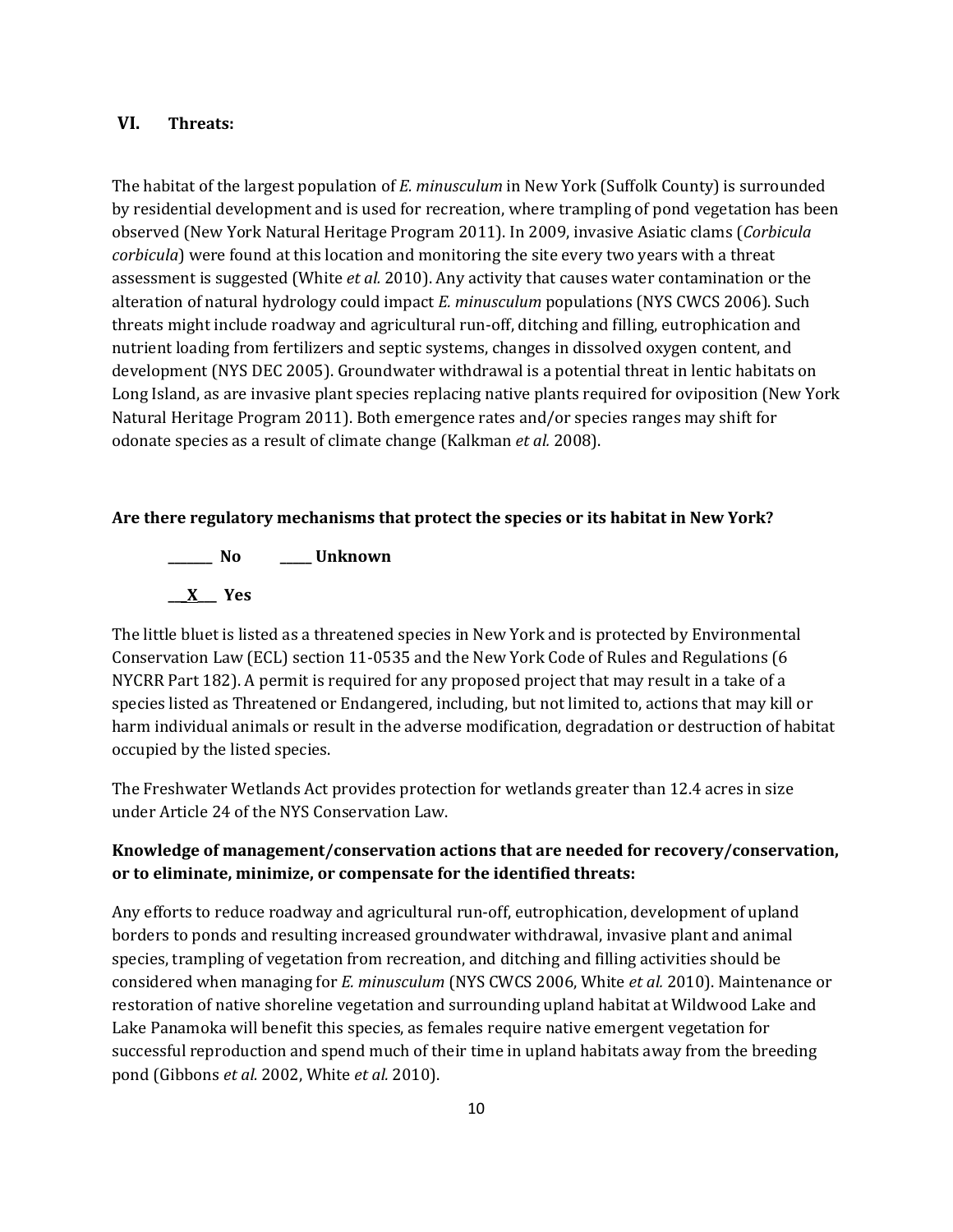Further inventory is needed to define the extent of populations of little bluets in New York. In particular, gaining certainty on whether they still occur at lake Panamoka and better information on the Queens County site are needed. In addition, research is required to understand the habitat requirements and threats to this species. In particular, the impact of the newly arrived invasive Asiatic clam (*Corbicula corbicula*) at a Suffolk county site should be evaluated through monitoring and a threat assessment (White et al. 2010). A recovery plan for the species should be developed and appropriate management guidelines should be adopted for its persistence in known locations (NYS DEC 2005).

| <b>Conservation Actions</b>    |                                         |  |
|--------------------------------|-----------------------------------------|--|
| <b>Action Category</b>         | Action                                  |  |
| <b>Education and Awareness</b> | Awareness & Communications              |  |
| Land/Water Protection          | Site/Area Protection                    |  |
| Land/Water Protection          | Resource/Habitat Protection             |  |
| Land/Water Management          | Site/Area Management                    |  |
| Land/Water Management          | Invasive/Problematic Species Control    |  |
| Land/Water Management          | Habitat and Natural Process Restoration |  |

Conservation actions following IUCN taxonomy are categorized in the table.

The Comprehensive Wildlife Conservation Strategy (NYSDEC 2005) includes recommendations for the following actions for odonates of coastal lakes and ponds, and for the little bluet in particular.

#### **Educational signs:**

Educate the public not to introduce fish into historically fishless coastal plain ponds or new species of fish into coastal plain ponds where the species did not historically occur.

#### **Habitat management:**

- Reduce or eliminate detrimental ATV use in and around coastal plain ponds supporting state threatened damselflies.
- Where possible, remove introduced fish or other aquatic animals that may be detrimental to odonate populations through excessive predation on larvae.
- Where possible, remove invasive, non-native plants from ponds and adjacent uplands that may significantly impact larval and adult odonate survival and reproduction.

#### **Habitat monitoring:**

- Identify existing and potential locations of public water supply wells and ensure that present and future water withdrawals will not alter the normal range of variation of ground and pond water elevation.
- Support and encourage habitat monitoring efforts that would complete the baseline assessment of habitat quality and threats.
- Identify existing and potential sources of invasive species (including fish).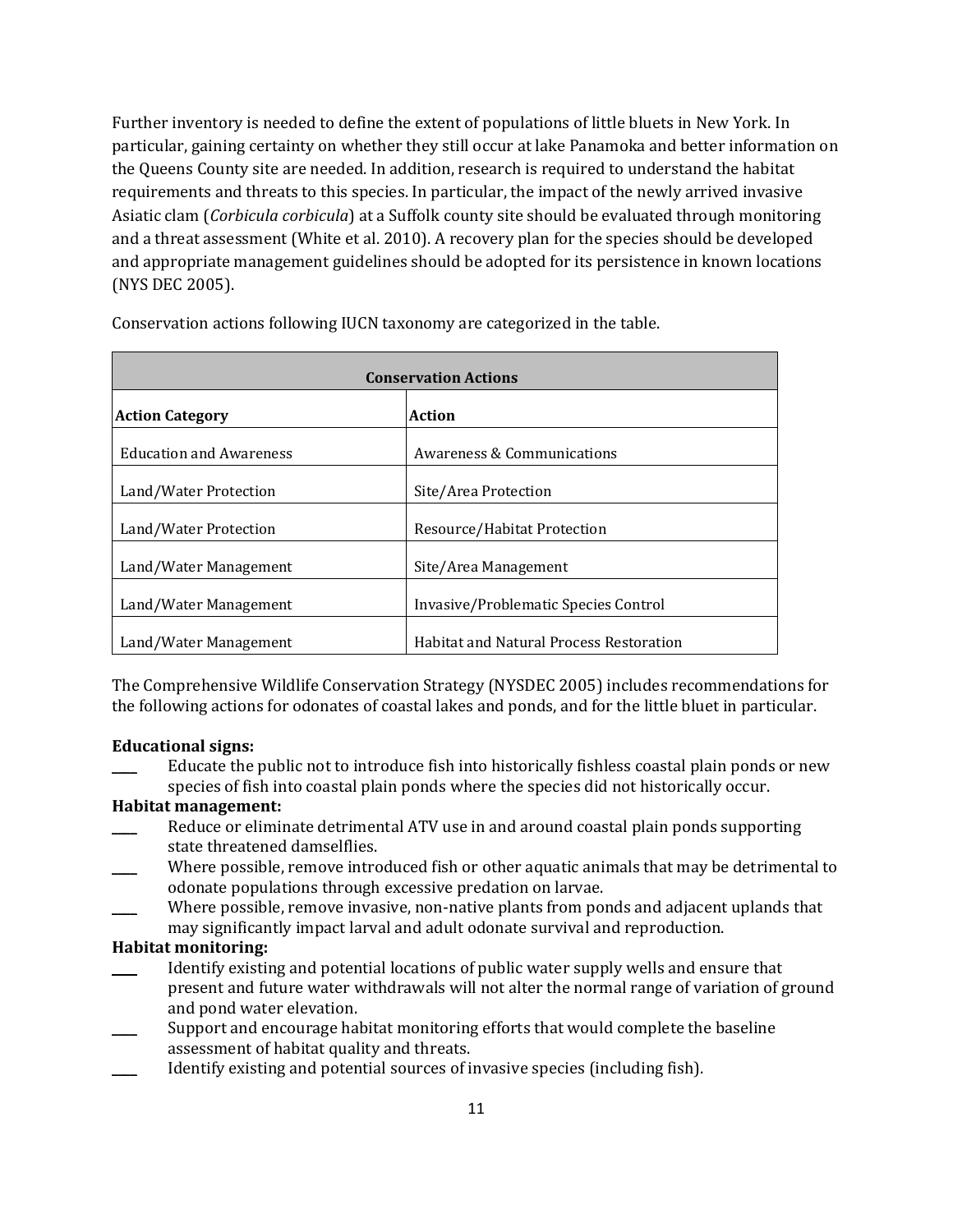\_\_\_\_ Compile existing baseline data on habitat quality and threats. Include pond water quality (pH, conductivity, nutrients, toxins), pond hydrographs (fluctuations in water level with time), presence of fish, presence of characteristic native plants and invasive species, history of ATV use, history of pesticide spraying for mosquito control, extent of upland habitat around each pond.

## **Habitat research:**

- Support and encourage research that would increase knowledge of the impact of poorly known threats to odonates (e.g. water quality degradation, atmospheric deposition, invasive species, pesticide spraying).
- Support and encourage research projects that will help define preferred habitat in order to guide future monitoring, restoration and habitat protection efforts. Include both pond and adjacent upland habitats.

#### **Habitat restoration:**

- Wherever possible, fill in non-natural , deep water-retaining holes in coastal plain ponds. \_\_\_\_ Identify existing and potential sources of nutrients, toxins, and other chemicals originating
	- from human activities and reduce/eliminate/prevent these where possible.

### **Modify regulation:**

- \_\_\_\_ Ensure that aerial pesticide spraying does not occur over or in close proximity to ponds and adjacent uplands that support these state listed damselflies during the period of adult emergence and flight.
- Modify regulations to provide expanded protection for uplands adjacent to coastal plain ponds that support state threatened damselflies.

#### **Population monitoring::**

\_\_\_\_ Conduct surveys to obtain repeatable, relative abundance estimates for these species at known sites and newly discovered sites where access permission to conduct surveys is obtained (as indicated in the State Wildlife Grant Odonate Inventory Project).

#### **Statewide baseline survey:**

Conduct surveys for these species at potential sites throughout the state (expected range for these species is Long Island and Lower New England ecoregion, possibly Westchester County only). These species are known from fewer than 10 locations in the state, but new populations probably remain to be discovered for all of the species. A currently approved, but not yet begun State Wildlife Grant Statewide Odonate Inventory Project will utilize volunteers, Natural Heritage Program and other staff to conduct these surveys.

## **VII. References**

Abbott, J.C. 2007. OdonataCentral: An online resource for the distribution and identification of Odonata. Texas Natural Science Center, The University of Texas at Austin. <http://www.odonatacentral.org>. Accessed 10 October 2012.

Brunelle, P.-M. and P. G. deMaynadier. 2005. The Maine damselfly and dragonfly survey. A final report. A report prepared for Maine Department of Inland Fisheries and Wildlife (MDIFW).

Carpenter, V. 1991. Dragonflies and damselflies of Cape Cod. The Cape Cod Museum of Natural History, Brewster, Massachusetts.